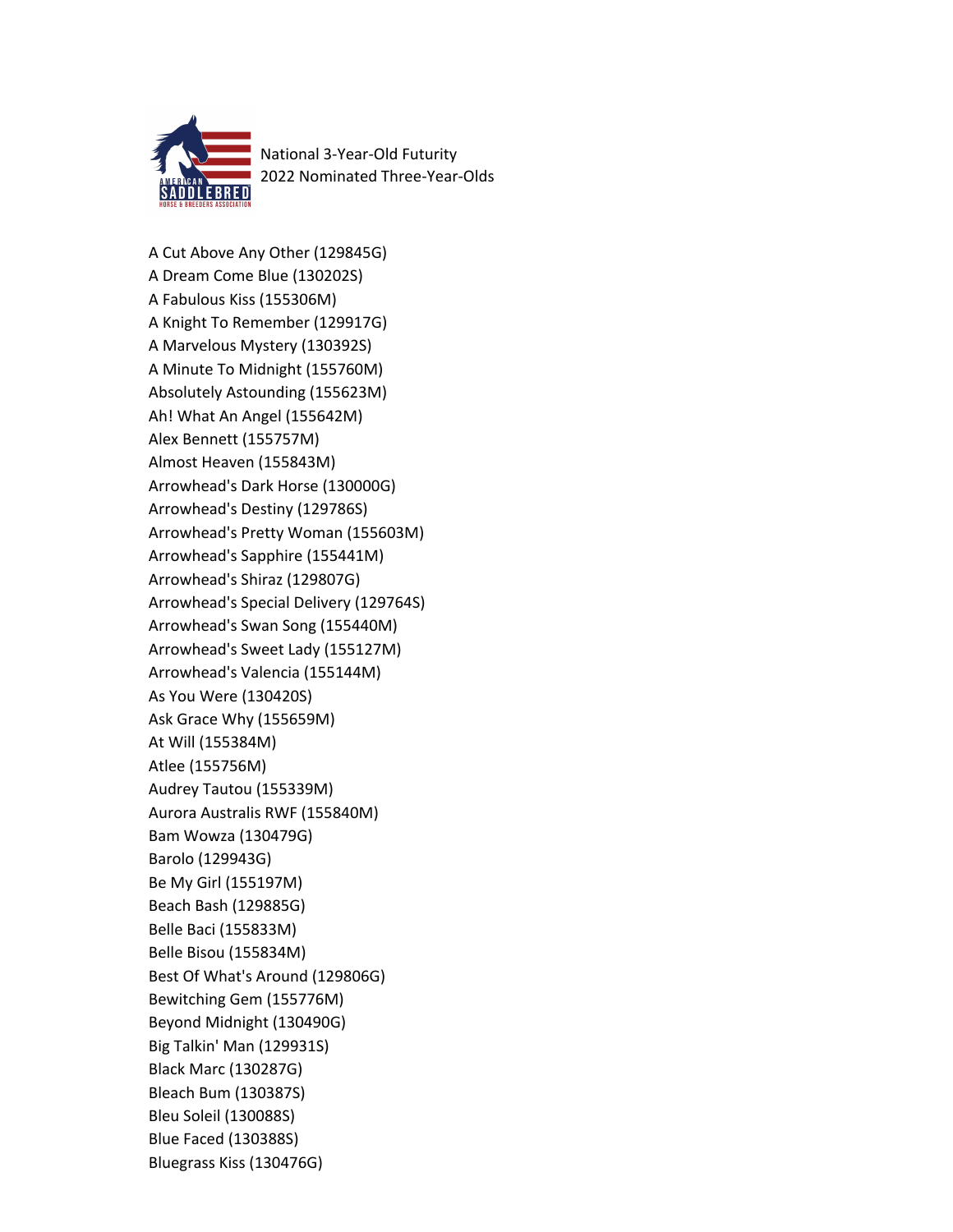Bourbonthunder (155213M) Bow Down To The Crown (155214M) Braveheart's Masterpiece (155238M) Bravo Zulu (155430M) Brewsters (130072S) Broadway Playwright (130301G) Cake For Dinner (130510G) Call Me In The Morning MS (130327S) Charm Me At Night (130101G) Cherry On Top RWF (155732M) City Dance (130350S) Cobra Commander (130466S) Color Outside The Lines (129906S) Cornerstone's Rock Star (130303G) Cornerstone's Star Dancer (155666M) Coyote Joe RWF (130363S) Dancing For A Kiss (155425M) Danger Girl (155429M) Daydreaming (155822M) Dayvion (130446S) DG's Fabulous Annabellie (155714M) DG's The Secret Design (130328S) Dora The Explorer (155860M) Double O' Seven (130474G) Doubletrees Above The Stars (130052S) Dream Weaver (129945G) Ebb Tide (129995S) Elizabeth The First (155082M) Elizabeth Turner (155536M) Fabulous Design (129887S) Fabulously Giddy (155807M) Fantabulous RWF (155733M) Forgot A Spot (130022G) Fox Grape's Flashpoint (155700M) Glamorous Prince (130011G) Gone Viral (130070S) He's Amusing (130302S) Hello I Love You (130036S) Her Unforgettable Kiss (155858M) High Remarcs (155558M) Horizon Two Nineteen (155827M) Howdy Partner RWF (130362G) HS Ambitious Joe (130334G) HS Captain Dynamic (130338S) HS Daniel Nineteen (130331G) HS Isabelle Nineteen (155692M) HS Most Likely To Succeed (130330S) HS Neon Leon (130337S)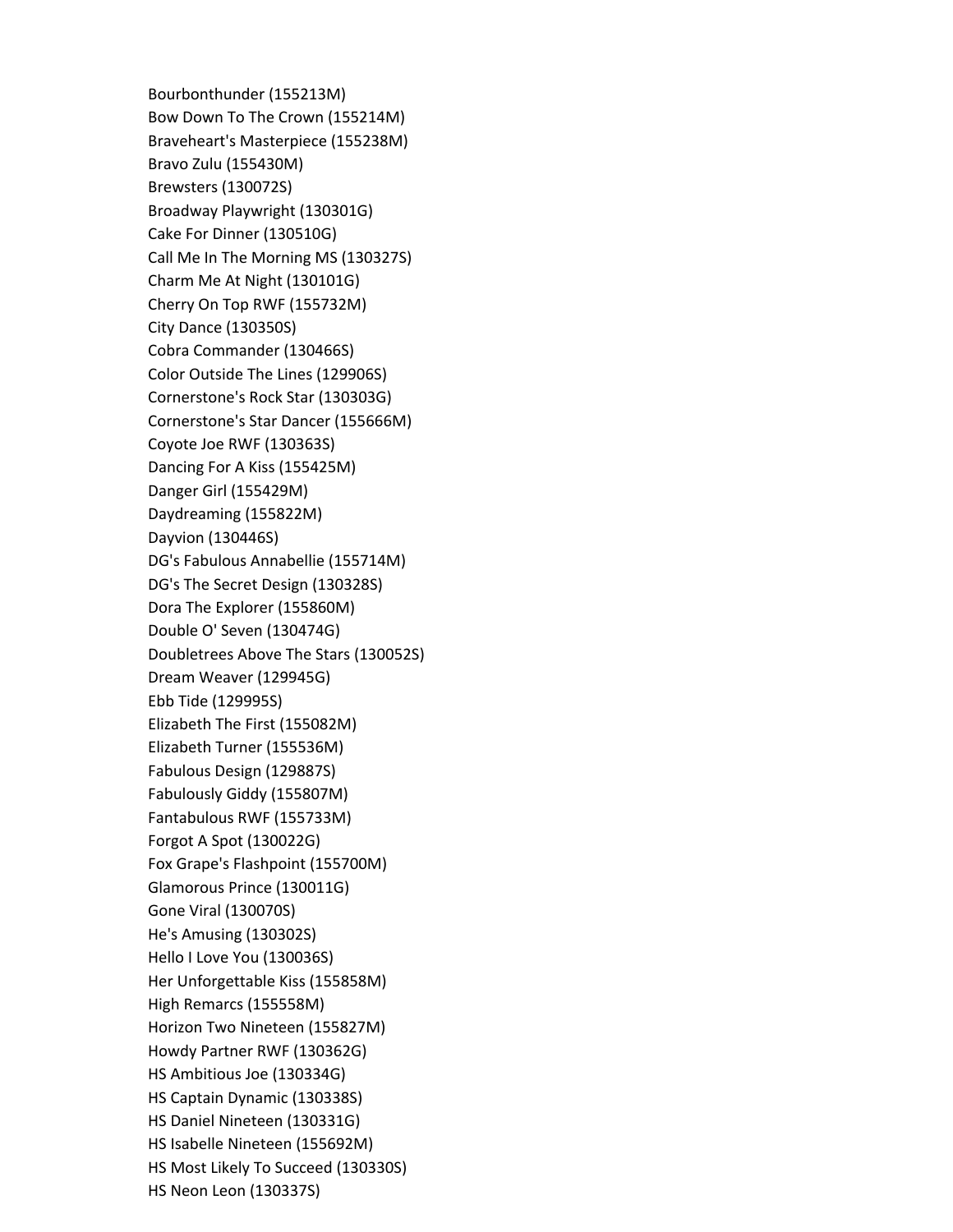I Alone (130118S) I Know What You Did Last Summer (155277M) I'm A Legacy (129955G) I'm Amazing (155663M) I'm Glad (155867M) In Dreams (155662M) Influencer (130142S) Into The Storm (130293S) It's A Secret (130308G) It's Sea Smoke (129936S) Joker On Jack (129972S) Kappa Key (155176M) King Of Prussia (130422S) Kingpin (130012S) Kiss Of Royalty NKF (129790G) Kissed By Andromeda (155863M) Kissed Twice (155576M) Kissin' Up (155275M) Knee Deep In Snow (129916G) KW She's Hell On Heels (155798M) Lady Banks (155541M) Lady Hathaway (155217M) Lady Macaroon (155382M) Lady Montague (155856M) Lead With A Kiss (130037S) Leader Of The Band (130129G) Legacy Of Style (130102G) Lismore's Resplendence (130001S) Looks Like Love (155866M) Magically Delicious (130028S) Major Houlihan (155280M) Marc Chagall (129769S) Marc The Day (155590M) Maricela (155755M) Mark This Down (155283M) Marking Time (155212M) Marvelous Lady (155837M) Marvin Hamlisch (129959S) Maximus Decimus Meridius (130120G) Melrose Mariah (155535M) Memories Of Mahomes (130368S) Memories' Ceceilia (155170M) Milady A La Vegas (155719M) Mind Your Biscuits (129860G) Miranda's Marc (155673M) Miss Castle Dream (155327M) Miss Cleveland (155723M) Monnington McQueen (155522M) Monnington Smart Lady (155163M) Monnington's All About Eve (155495M) Moonchaser (130489S) Mozambique (130184S) Mr. Clutch (130396G)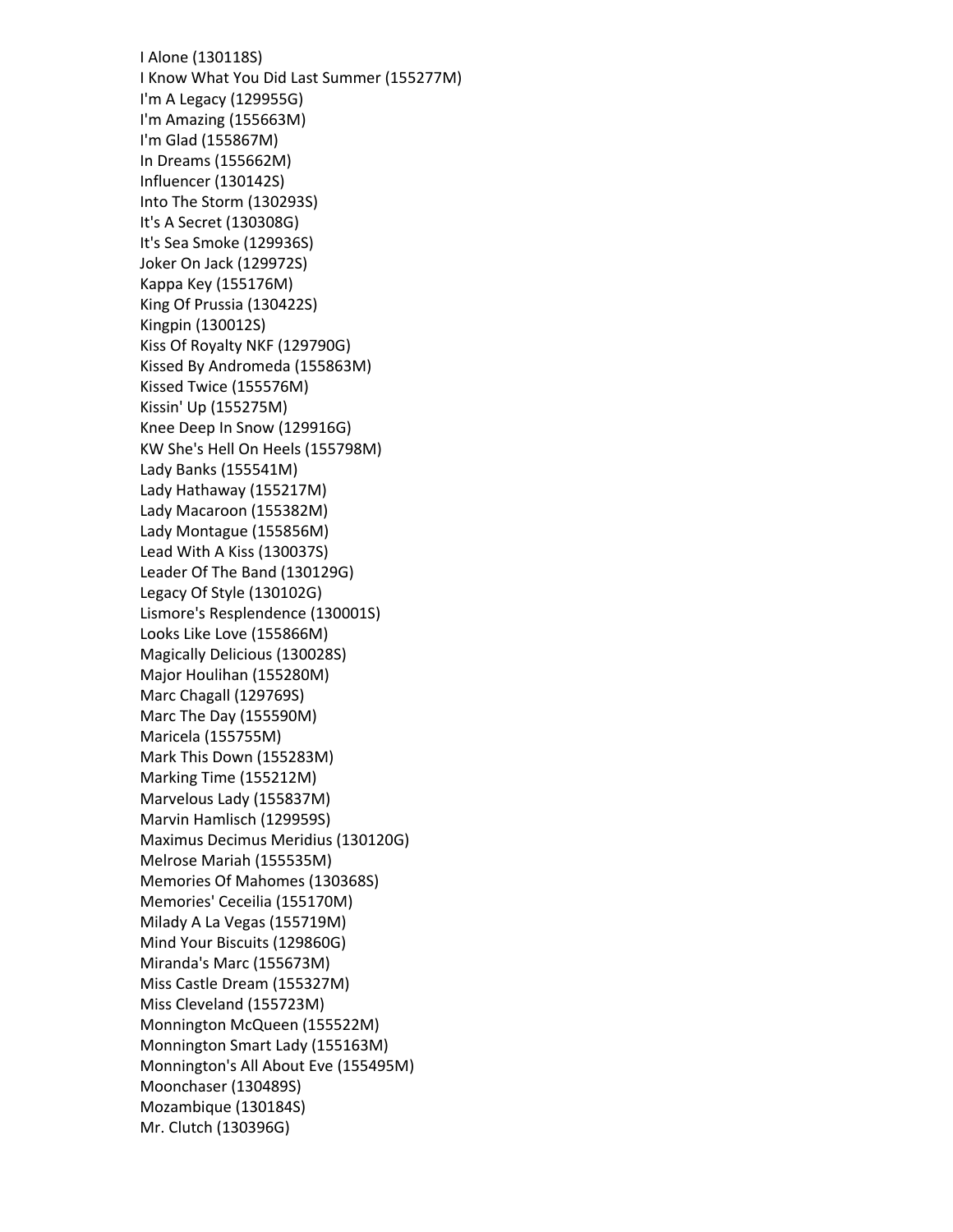MS Bluegrass Hall Of Fame (155658M) My Blue Sage (155369M) My Lady Louise (155759M) My Lode Star (130482G) My Pocket Charm (155282M) My Royale Luck (155263M) My Town Royale (155561M) Nashville (130394S) Nathan James (130483G) New Cat In Town (130272S) Newline's Captain America (130300S) Newline's Captain Marvel (155665M) Nina Sky (155777M) Nirvana's Kid Rock (130306G) Northern Chill (130084S) Nutcracker's Two Point Oh (130307G) Oh Hey Girl Hey (155628M) One Ripple Effect (129785S) Our Jungle Love (129950G) Pennyrile's Raevin Beauty (155442M) Peppermint Annie (155296M) Play The Game (130145G) Pocketful Of Kisses (155710M) Pollywoppus (155507M) Poolside (130270G) Pop A Top (130365S) Pretty In Love (155377M) Prophetess (155581M) Riverdreams' Last Date (155512M) Riverdreams' Marchesa (155513M) Riverdreams' Moonlight Serenade (155545M) Rocket To Paris (130317S) Rooster (130225S) Rose Arbor Get Ready (130292S) Rose Arbor Waltz With Me (155653M) Roses For My Love (155313M) Royale High Five (130442S) Sacred Memories (155304M) Saints Marching In (130069S) Saintsation (155397M) Sammy (130469S) Samur Fluff (155404M) Samurai's Rose (155604M) Say Yes To The Tux (130071G) Sean Connery (130065G) Sedgefield's Graceful (155370M) Sedgefield's Victory Lane (130040G) SH Fate's Moonlight (155273M) She's All Cat (155546M) Simply Fortunate (130229G) Snell Yeah! (130092S) Social Media Star (155395M) Some More Wins (130217S)